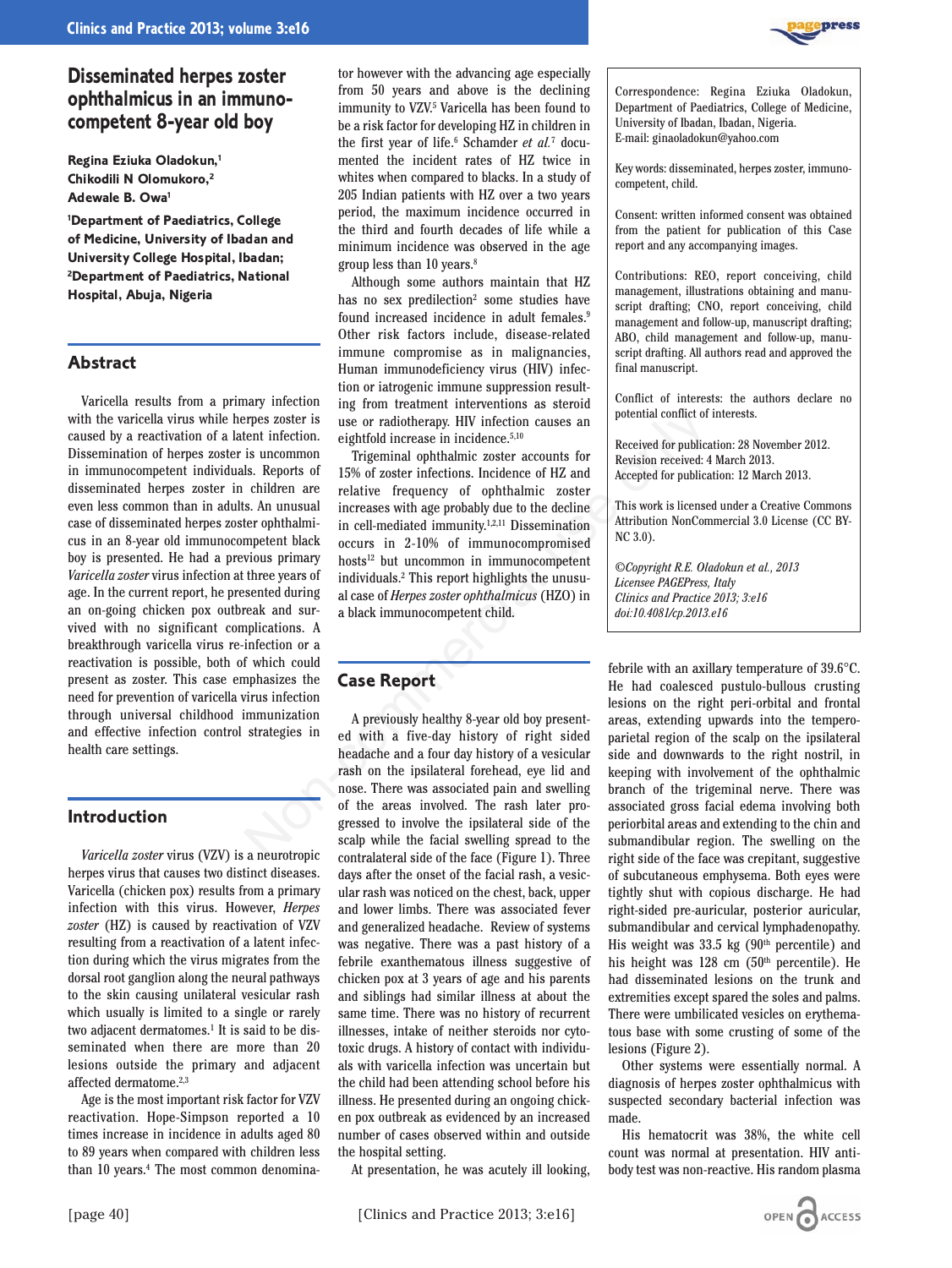

glucose was 123 mg/dL. Serology for varicella antibodies could not be carried out until 6weeks after and was reported as positive for varicella immunoglobulin (Ig) G and negative for IgM. Viral cultures and polymerase chain reaction (PCR) were not available.

He was admitted and nursed in isolation and was managed by both the pediatric infectious diseases unit in conjunction with the ophthalmologists. He was tolerating oral fluids and feeds fairly well and commenced on oral acyclovir at 20 mg/kg five times a day (the intravenous form was not available), acyclovir eye ointment and drops, regular ocular toileting with 0.9% saline and dexamethasone eye drops on account of chemosis observed on eye examination. A full eye examination was not possible at this point as it was difficult to prise the lids open. He received in addition, intravenous flucloxacillin, ceftriaxone and metronidazole on account of the bilateral periorbital cellulitis. Topical acyclovir was applied to the lesions on the frontal region.

Within 24 h of oral acyclovir treatment, new skin lesions ceased to appear. He improved remarkably over the next week (Figure 3). The pustules became ulcerated and gradually healed. Fever and facial edema gradually resolved. He was able to open both eyes and had no problems with vision. He was discharged home with acyclovir ointment application after having completed a week of systemic acyclovir use and antibiotics. Follow-up at six weeks showed residual ptosis of the left eye (Figure 4A) without evidence of Bell's palsy or other neurological findings that may be in keeping with a complication including Ramsay-Hunt or Trigeminal herpes zoster. A slit-lamp examination of the eye did not reveal any significant corneal scarring and ophthalmoscopy did not show any intraocular lesion (Figure 4B). Visual acuity was normal.

### **Discussion**

Dissemination of HZ is rare in immunocompetent individuals. The 8-year old boy in the present report was HIV negative, was not on immunosuppressive medications and did not have any obvious malignancy. Even in adults, reports of this complication of herpes zoster are rare in immunocompetent individuals.13-17 Reports of disseminated HZ in children are even less common than in adults. One of such reports in the literature involved two Indian children. The first case was malnourished while the second was an 11-year old child without any documented immunodeficiency but had a background history of atopy.<sup>18</sup>

There are many complications of HZ and the possibility of multi-organ involvement of the disease should be kept in view when there is

disseminated cutaneous disease. Apart from dissemination to the skin, HZ may disseminate to involve the central nervous system, lungs, liver and kidneys.19,20 HZO is a complication of HZ with the involvement of the trigeminal nerve. Involvement of the nasocilliary branch is indicated by vesicles at the tip of the nose (Hutchinson's sign), the risk of eye involvement is 76% and cutaneous extension could occur2 as was the case in the present report. Ophthalmologic assessment is necessary to identify complications. Our patient had chemosis at presentation and further ophthalmic assessment subsequently revealed ptosis of the affected side though there was no significant intraocular complication. In a study of the disease spectrum of HZO, ophthalmic features reported included lid edema, ptosis, cicatricial lid deformities, sclerokeratitis, peripheral ulcerative keratitis, neuroparalytic keratitis, keratouveitis with concomitant glaucoma, secondary bacterial keratitis and superficial punctate keratitis with dry eye, optic neuritis, and trochlear nerve palsy.21

Accurate clinical diagnosis of HZ can be made with the distinctive clinical features especially after the rash appears.<sup>5</sup> However to differentiate it clearly from other conditions such as herpes simplex and impetigo among others, laboratory tests may be necessary. Such tests include Tzank smear, direct fluorescent antibody staining of VZV-infected cell scrapping from the base of the lesion, PCR and serology. A positive serological IgG test result with a positive IgM indicates a recent infection while a positive IgG with a negative IgM indicates past exposure. Negative results do not rule out varicella infection as it may depend on when the specimen was drawn. In the present case, the serological test was carried out six weeks after the onset of the rashes, resulting



**Figure 3. One week after treatment.**



**Figure 1. At presentation, pustulo-bullous lesions on the right periorbital and frontal areas with facial edema and subcutaneous emphysema.** 



**Figure 2. Umbilicated vesicular lesions on the trunk.**



**Figure 4. A) Residual ptosis of the right lid and scarring on the frontal region at follow up after six weeks; B) Eye examination revealed no significant corneal or intraocular residual manifestations.**